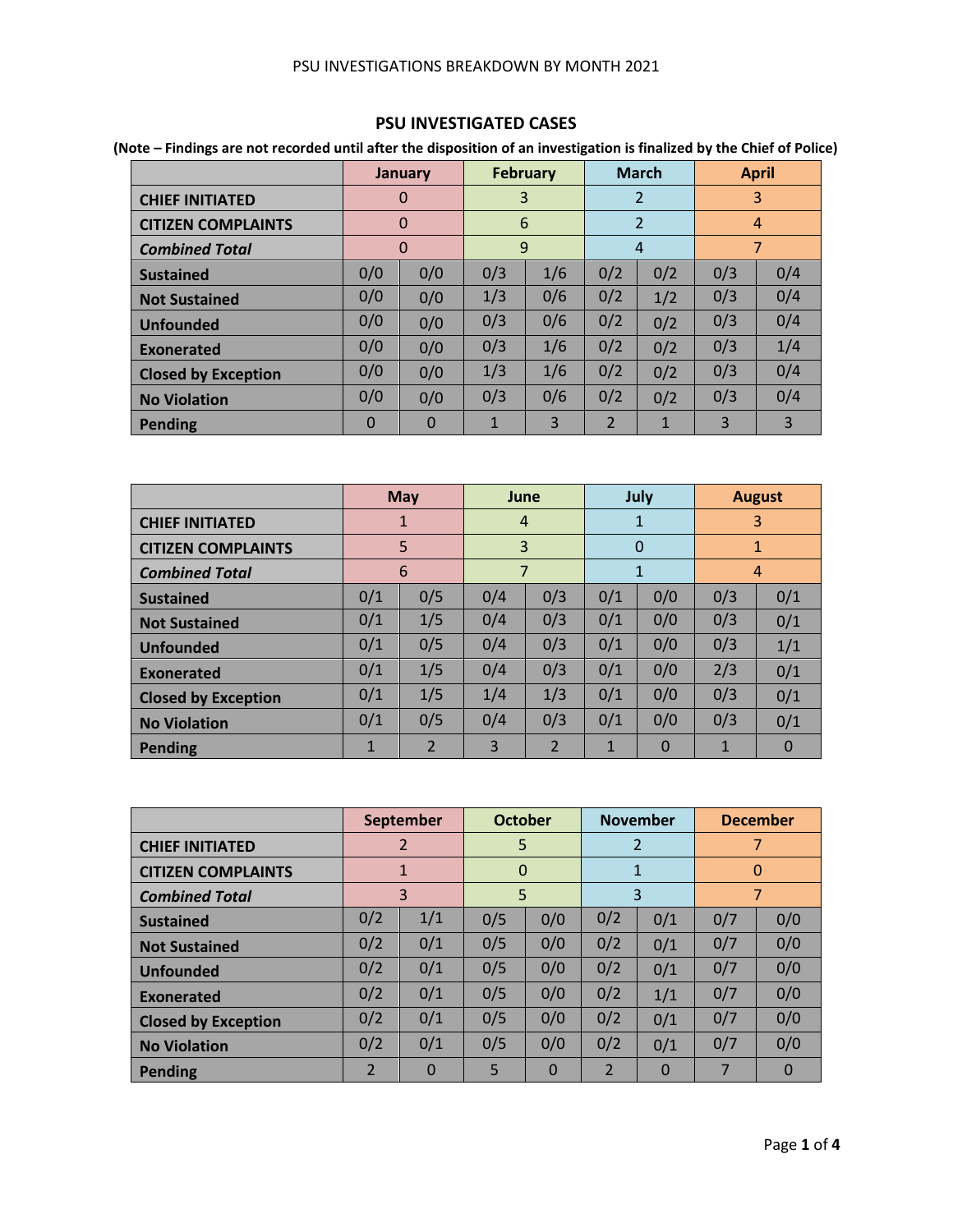|                               | January | <b>February</b> | <b>March</b> | <b>April</b> |
|-------------------------------|---------|-----------------|--------------|--------------|
| <b>Counseling</b>             |         |                 |              |              |
| <b>Remedial Training</b>      |         |                 |              | ი            |
| <b>Written Reprimand</b>      |         | 0               |              |              |
| <b>Suspension</b>             |         |                 |              |              |
| <b>Termination</b>            |         |                 |              |              |
| <b>Removal From Take Home</b> |         |                 |              |              |
| <b>Car Program</b>            |         |                 |              |              |
| <b>Transfer</b>               |         |                 |              |              |
| <b>Demotion</b>               |         |                 |              |              |
| <b>Resigned</b>               |         | ŋ               |              | ŋ            |
| <b>No Discipline</b>          |         |                 |              |              |

## **DISCIPLINARY ACTIONS – FROM PSU INVESTIGATIONS 2021**

|                               | <b>May</b> | June | July | <b>August</b> |
|-------------------------------|------------|------|------|---------------|
| <b>Counseling</b>             |            | O    |      |               |
| <b>Remedial Training</b>      |            | O    |      |               |
| <b>Written Reprimand</b>      |            | O    |      | 0             |
| <b>Suspension</b>             | ი          | 0    |      | 0             |
| <b>Termination</b>            | 0          | 0    |      | 0             |
| <b>Removal From Take Home</b> | 0          | 0    |      | 0             |
| <b>Car Program</b>            |            |      |      |               |
| <b>Transfer</b>               |            | 0    |      | ი             |
| <b>Demotion</b>               |            | 0    |      |               |
| <b>Resigned</b>               | 0          | O    |      | 0             |
| <b>No Discipline</b>          |            |      |      | Ω             |

|                               | September | <b>October</b> | <b>November</b> | <b>December</b> |
|-------------------------------|-----------|----------------|-----------------|-----------------|
| <b>Counseling</b>             |           |                |                 |                 |
| <b>Remedial Training</b>      | N         | 0              |                 | 0               |
| <b>Written Reprimand</b>      |           | 0              |                 | 0               |
| <b>Suspension</b>             |           | 0              |                 | 0               |
| <b>Termination</b>            |           |                |                 |                 |
| <b>Removal From Take Home</b> |           |                |                 |                 |
| <b>Car Program</b>            |           |                |                 |                 |
| <b>Transfer</b>               |           |                |                 |                 |
| <b>Demotion</b>               |           |                |                 |                 |
| <b>Resigned</b>               | Ω         |                |                 | O               |
| <b>No Discipline</b>          |           |                |                 |                 |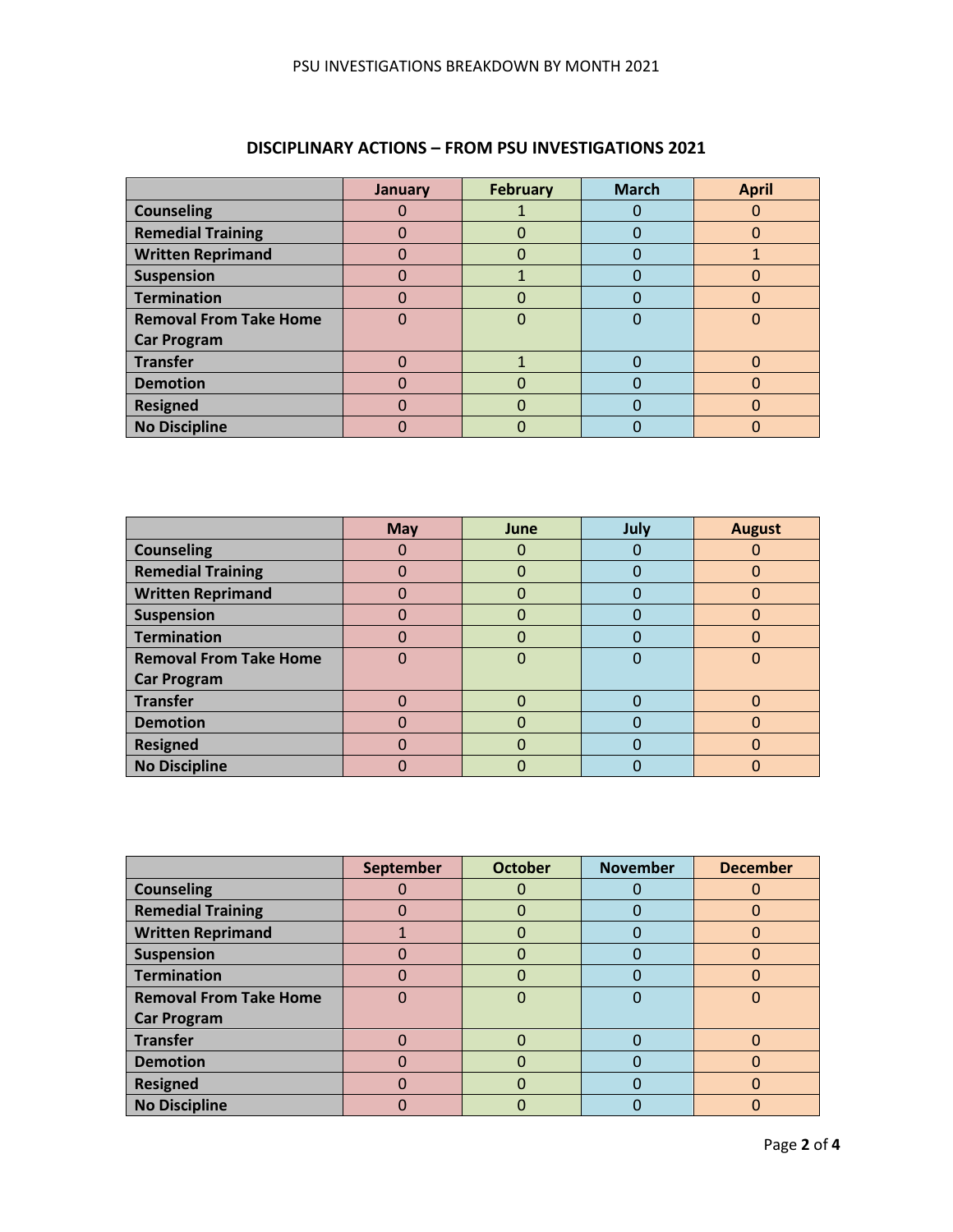|                                 | January  | <b>February</b> | <b>Mach</b> | <b>April</b> |
|---------------------------------|----------|-----------------|-------------|--------------|
| <b>Courtesy</b>                 |          |                 | O           | 0            |
| <b>Use of Force</b>             | 0        | 0               | 0           | 0            |
| <b>Obedience to Rules/Regs.</b> | 0        | 0               | O           | $\Omega$     |
| <b>Appropriate Action</b>       | O        | 3               | 0           | $\Omega$     |
| <b>Conduct Unbecoming</b>       | $\Omega$ | 0               | $\Omega$    | $\Omega$     |
| <b>Warrantless Searches</b>     | ∩        | 0               | O           | $\Omega$     |
| (Special Circumstances)         |          |                 |             |              |
| <b>Deadly Force</b>             | 0        | ი               | 0           | $\Omega$     |
| <b>Truthfulness</b>             | O        | O               | N           | O            |
| <b>Pursuits</b>                 | 0        | ი               | ი           | $\Omega$     |
| <b>Wearable Video System</b>    |          |                 | O           |              |

# **MOST COMMON ALLEGATIONS / CHARGES – PSU INVESTIGATIONS 2021**

|                                 | <b>May</b> | June | July         | <b>August</b> |
|---------------------------------|------------|------|--------------|---------------|
| <b>Courtesy</b>                 | 1          | 1    | O            | 0             |
| Use of Force                    | $\Omega$   | 0    | $\Omega$     | 3             |
| <b>Obedience to Rules/Regs.</b> | $\Omega$   |      | $\Omega$     | 0             |
| <b>Appropriate Action</b>       | $\Omega$   | 0    | Ω            | 0             |
| <b>Conduct Unbecoming</b>       | $\Omega$   |      | <sup>0</sup> | $\Omega$      |
| <b>Warrantless Searches</b>     | $\Omega$   | O    | $\Omega$     | $\Omega$      |
| (Special Circumstances)         |            |      |              |               |
| <b>Deadly Force</b>             | $\Omega$   | ი    | 0            | $\Omega$      |
| <b>Truthfulness</b>             | $\Omega$   | 1    | $\Omega$     | $\Omega$      |
| <b>Pursuits</b>                 | $\Omega$   | O    | O            | $\Omega$      |
| <b>Wearable Video System</b>    | O          |      |              | O             |

|                                 | <b>September</b> | <b>October</b> | <b>November</b> | <b>December</b> |
|---------------------------------|------------------|----------------|-----------------|-----------------|
| Courtesy                        |                  |                |                 |                 |
| <b>Use of Force</b>             |                  |                |                 |                 |
| <b>Obedience to Rules/Regs.</b> |                  |                |                 |                 |
| <b>Appropriate Action</b>       |                  |                |                 |                 |
| <b>Conduct Unbecoming</b>       |                  |                |                 |                 |
| <b>Warrantless Searches</b>     |                  |                |                 |                 |
| (Special Circumstances)         |                  |                |                 |                 |
| <b>Deadly Force</b>             |                  |                |                 |                 |